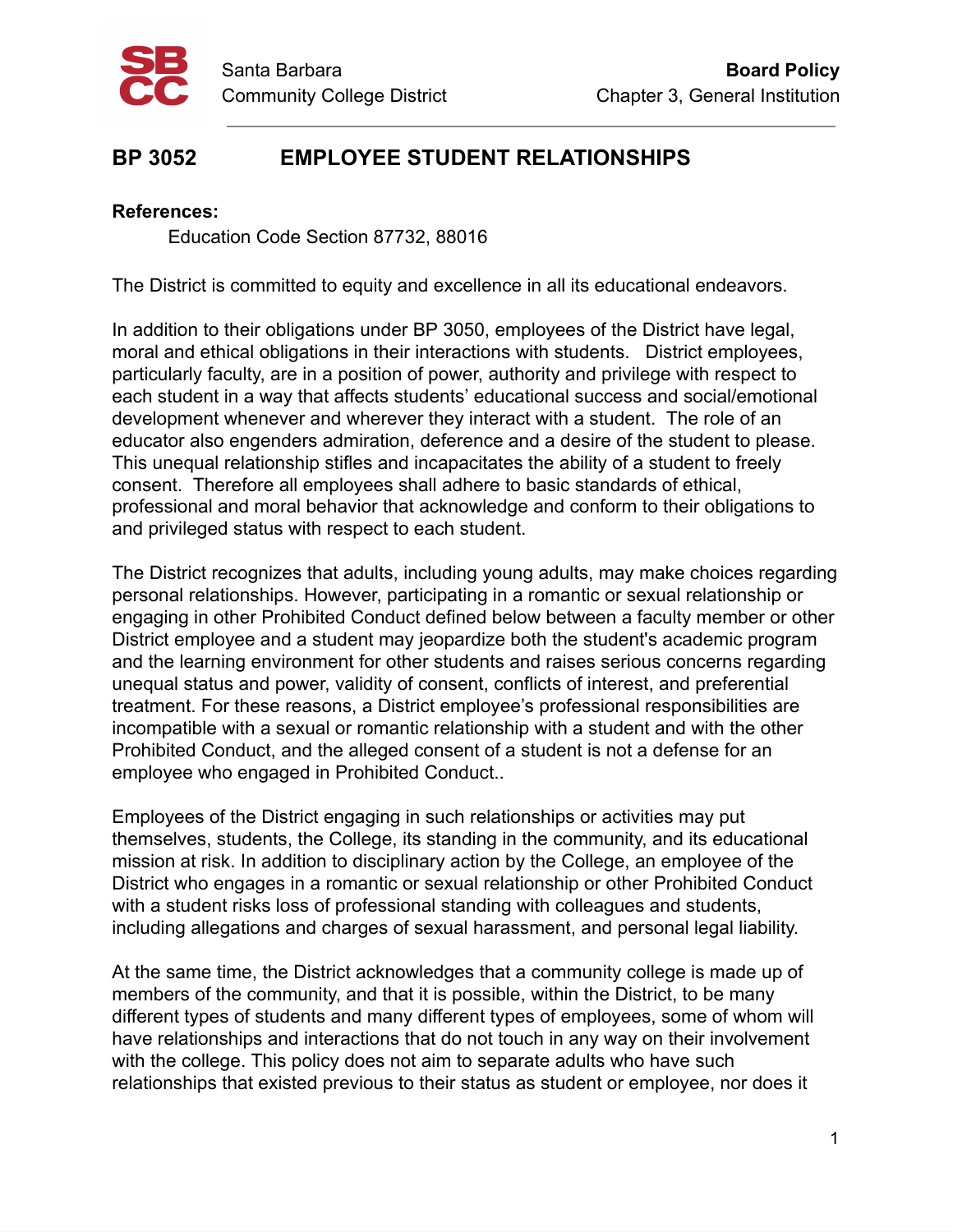

intend to curtail their involvement in generally accepted community activities that happen to include people who are students or employees.

**Prohibited Conduct** - Employees of the District shall not engage in any of the following behavior with any student at any time defined here as "Prohibited Conduct" on or off District property:

- For faculty, engage or seek to engage in a sexual relationship or sexual behavior with a student enrolled in the college, unless the employee and student in question were married or domestic partners or in a similar relationship at the time;
- For non-faculty, engage or seek to engage in a sexual relationship or sexual behavior with a student enrolled in the college, unless the employee and student in question are married or domestic partners at the time, in a similar relationship prior to enrollment, or the employee's role in the college has no potential for meaningful impact on the student, or the standing or mission of the college;
- Engage or seek to engage in sexual exploitation of a student enrolled in the college or formerly enrolled in the college including, but not limited to, prostitution, trafficking of the student or former student or distributing or viewing images of sexual activity of the student or former student;
- Engage in non-consensual sexual behavior or sexual violence with any person;
- Inappropriately fraternize with a student or students, including fraternizing at the employee's residence or other private places;
- Use illegal drugs in the presence of a student, provide or sell illegal drugs to a student or buy illegal drugs from a student, or participate, encourage or allow a student to use an illegal drug;
- Provide or sell alcohol to an underage student, or participate, encourage or allow an underage student to drink alcohol;
- Provide or sell to, or buy from, or participate in, encourage or allow a student to smoke or ingest marijuana who is not legally permitted to do so;
- Retaliate against another person for reporting or disclosing Prohibited Conduct or participating in or conducting an investigation regarding Prohibited Conduct.

For purposes of this policy "inappropriately fraternize" means, to engage or seek to engage in a relationship, or communication, or situation, or grooming behavior that falls outside of generally accepted teacher/student or work-related interactions or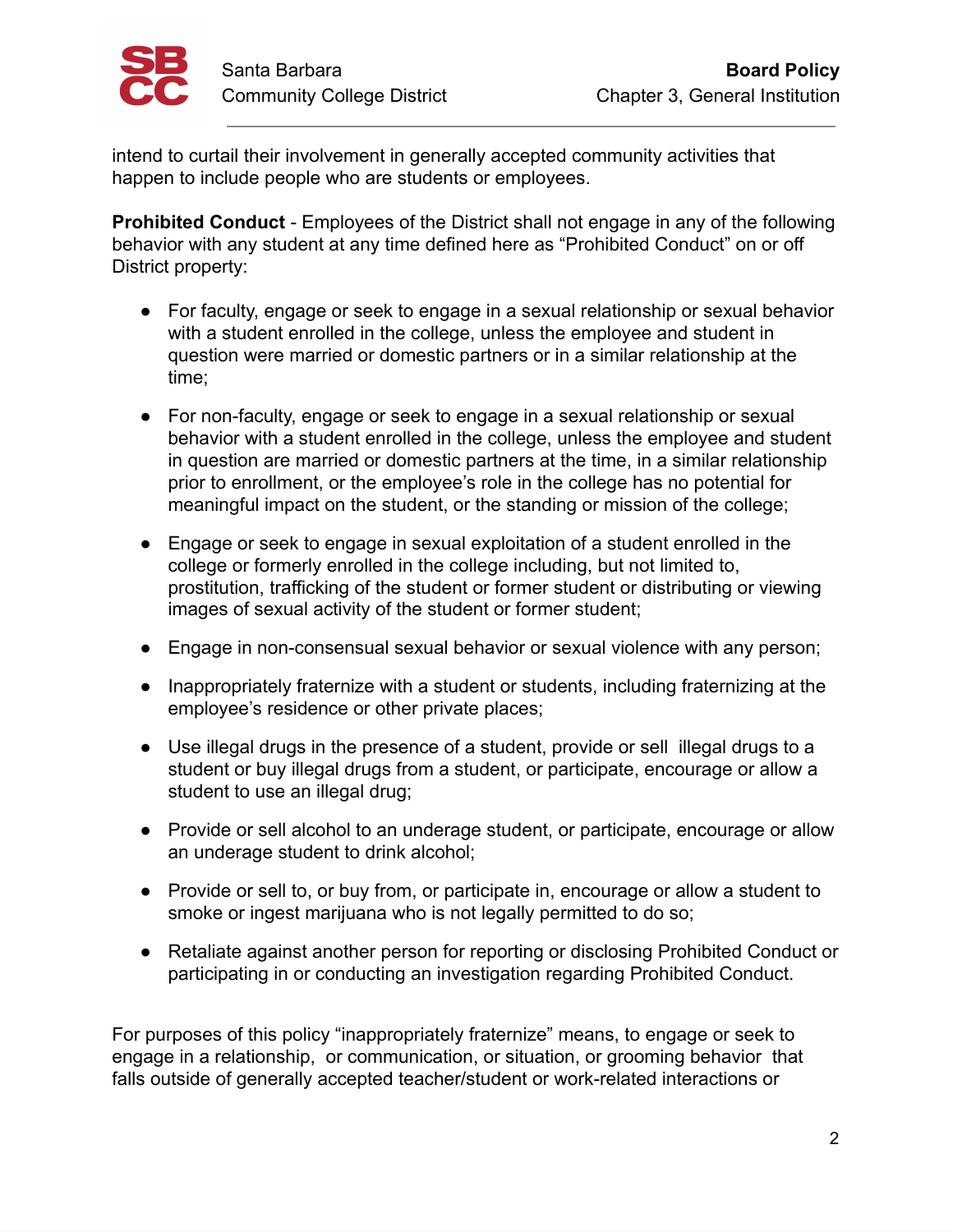

communications, or that may reasonably create the appearance of favoritism, misuse of position, quid pro quo, or the abandonment of institutional goals for personal interests.

For purposes of this policy, an enrolled student is a person who is or has enrolled in one or more credit, noncredit or dual enrollment class (including online classes) at some time in the academic year before or concurrent with the date or dates the alleged Prohibited Conduct occurred. Students enrolled for any part of an academic year are considered students for that entire academic year including summer sessions.

An employee who becomes aware of an alleged violation of the Prohibited Conduct described in this policy shall report the allegation to the designated Title IX Officer, the Vice President of Human Resources, the Executive Vice President for Educational Programs or the Superintendent/President.

Confidential Resource employees designated by the Superintendent/President who receive information about Prohibited Conduct in their confidential capacity, for example, licensed counselors in student health and counseling centers and employee assistance programs, are not required to report allegations of Prohibited Conduct, but are not exempted by this policy from any other legal reporting requirement.

A student who wishes to report an alleged violation of Prohibited Conduct may report it to the designated Title IX Officer, the Executive Vice President for Educational Programs, the Vice President of Human Resources or the Superintendent/President.

All students, including credit students, dual enrollment students, noncredit and fee-based students and online students, are covered by this policy. For purposes of this policy a student who is also an employee is both a student and an employee.

The Superintendent/President shall implement procedures to obtain from each employee a signed written statement acknowledging and agreeing to their obligations under this BP 3052 as well as BP 3050. The Superintendent/President shall also implement procedures to assure that students and employees are clearly informed of where and how to report alleged violations of this policy. The Superintendent/President shall implement procedures to investigate and address all alleged violations of this policy in accordance with applicable laws.

An employee who engages in any Prohibited Conduct is subject to discipline including termination in accordance with the applicable provisions of the Education Code including, but not limited to, Education Code Section 87732 in the case of a regular or academic employee, and Education Code Section 88016, in the case of a classified employee and applicable Board Policies and procedures.